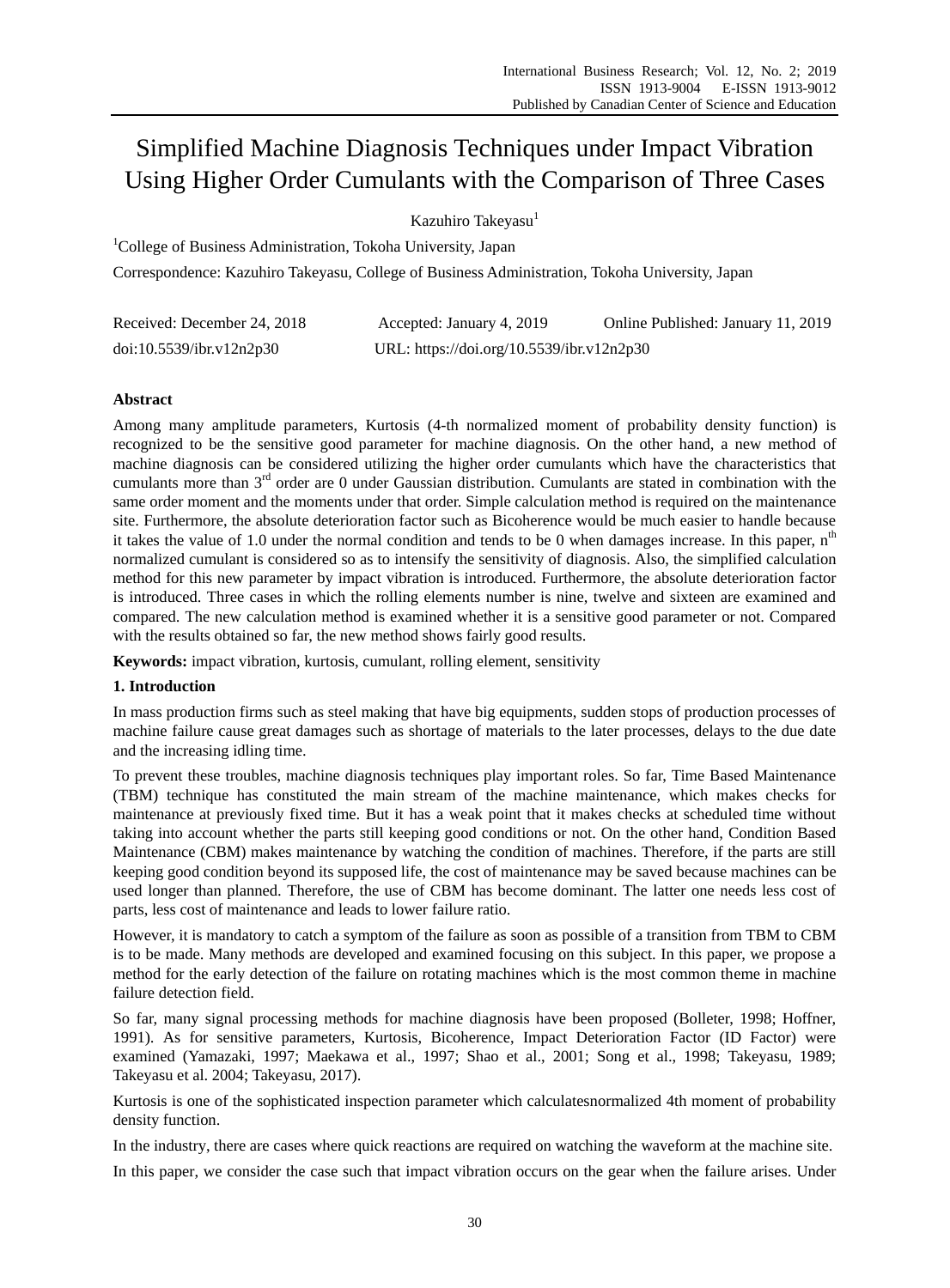the normal condition, the probability density function of amplitude signal would be the Normal Distribution in general. A new index would be introduced using the relation that higher order cumulants more than 3rd order are 0 under the Normal Distribution. The higher order cumulant is expressed as the combination of the same order moment and the moments less than that order. The new indices would be introduced because they are the combinations of plural order moments. If they are calculated into simple formed equations and their indices are sensitive, the new indices would be expected to be useful.

Furthermore, an absolute deterioration factor such as Bicoherence would be much easier to handle because it takes the value of 1.0 under the normal condition and tends to be 0 when damages increase. Cumulants more than  $3<sup>rd</sup>$  order are 0 under the normal condition and when failure increases, the value grows big. Therefore, the inverse number of the sum of calculated value of cumulants plus 1 would behave as an absolute index. The new index shows that it is 1.0 under the normal condition and tends to be 0 when failure increases. In this paper, we introduce a simplified calculation method to this new index and name this as a simplified absolute index of higher order cumulants. Three cases in which the rolling elements number is nine, twelve and sixteen are examined and compared.

Trying several orders, we show that the new method is much more sensitive than Bicoherence. This simplified method enables us to calculate the new index even on a pocketsize calculator and enables us to install it in microcomputer chips. We show the fundamental relationship with moments and cumulants in section 2. We confirm the simplified calculation method of kurtosis we proposed before in section 3. In section 4, the simplified absolute index of higher order cumulants are introduced. Numerical examples are exhibited and they are compared with Bicoherence in section 5 which are followed by remarks of section 6. Section 7 is a summary.

## **2. Moment and Cumulant**

#### *2.1 Moment*

In cyclic movements such as those of bearings and gears, the vibration grows larger whenever the deterioration becomes bigger. Also, it is well known that the vibration grows large when the setting equipment to the ground is unsuitable (Yamazaki, 1977). Assume the vibration signal is the function of time as  $x(t)$ . And also assume that it is a stationary time series with mean  $\overline{x}$ . Denote the probability density function of these time series as  $p(x)$ . When mean  $\overline{x}$  is denoted by

$$
\overline{x} = \int_{-\infty}^{\infty} x p(x) dx
$$
 (1)

and variance  $\sigma^2$  is denoted by

$$
\sigma^2 = \int_{-\infty}^{\infty} (x - \overline{x})^2 p(x) dx
$$
 (2)

3rd order moment  $MT(3)$ , 4th order moment  $MT(4)$  are denoted by

$$
MT(3) = \int_{-\infty}^{\infty} (x - \overline{x})^3 p(x) dx
$$
 (3)

$$
MT(4) = \int_{-\infty}^{\infty} (x - \overline{x})^4 p(x) dx
$$
 (4)

The normalized index of 3rd order moment and 4th order moment is known as Skewness(SK),Kurtosis(KT) for each in the following definition.

$$
SK = \frac{\int_{-\infty}^{\infty} (x - \overline{x})^3 p(x) dx}{\left[\int_{-\infty}^{\infty} (x - \overline{x})^2 p(x) dx\right]^{\frac{3}{2}}}
$$
(5)

$$
KT = \frac{\int_{-\infty}^{\infty} (x - \overline{x})^4 p(x) dx}{\left[ \int_{-\infty}^{\infty} (x - \overline{x})^2 p(x) dx \right]^2}
$$
(6)

Discrete time series are stated as follows.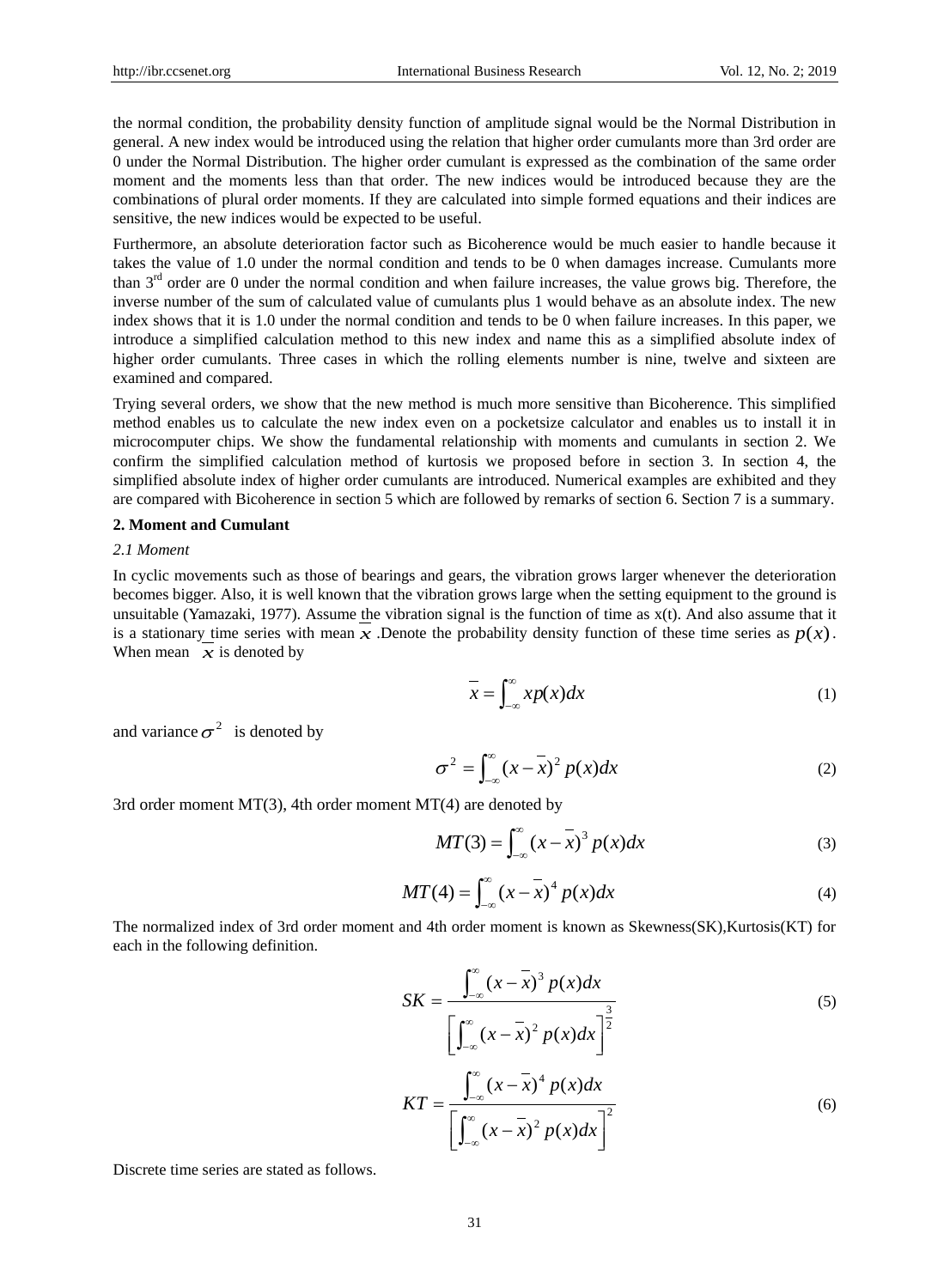$$
x_k = x(k\Delta t) \quad (k = 1, 2, \cdots)
$$

where  $\Delta t$  is a sampling time interval. Mean *x*, variance  $\sigma^2$ , Skewness (SK) and Kurtosis(KT) are stated as follows under discrete time series.

$$
\bar{x} = \lim_{M \to \infty} \frac{1}{M} \sum_{i=1}^{M} x_i
$$
\n(7)

$$
\sigma^2 = \lim_{M \to \infty} \frac{1}{M} \sum_{i=1}^{M} (x_i - \bar{x})^2
$$
 (8)

$$
MT(3) = \lim_{M \to \infty} \frac{1}{M} \sum_{i=1}^{M} (x_i - \overline{x})^3
$$
 (9)

$$
MT(4) = \lim_{M \to \infty} \frac{1}{M} \sum_{i=1}^{M} (x_i - \bar{x})^4
$$
 (10)

$$
x_{k} = x(k\Delta t) \t(k = 1, 2, \cdots)
$$
  
\nMean  $\overline{x}$ , variance  $\sigma^{2}$ , Skewness (SK) and Kurtosis(KT) are stated as  
\n
$$
\overline{x} = \lim_{M \to \infty} \frac{1}{M} \sum_{i=1}^{M} x_{i}
$$
\n(7)  
\n
$$
\sigma^{2} = \lim_{M \to \infty} \frac{1}{M} \sum_{i=1}^{M} (x_{i} - \overline{x})^{2}
$$
\n(8)  
\n
$$
MT(3) = \lim_{M \to \infty} \frac{1}{M} \sum_{i=1}^{M} (x_{i} - \overline{x})^{3}
$$
\n(9)  
\n
$$
MT(4) = \lim_{M \to \infty} \frac{1}{M} \sum_{i=1}^{M} (x_{i} - \overline{x})^{4}
$$
\n(10)  
\n
$$
\frac{1}{M} \sum_{i=1}^{M} (x_{i} - \overline{x})^{3}
$$
\n(11)  
\n
$$
\left\{\frac{1}{M} \sum_{i=1}^{M} (x_{i} - \overline{x})^{2}\right\}^{2}
$$
\n(12)  
\n
$$
\left\{\frac{1}{M} \sum_{i=1}^{M} (x_{i} - \overline{x})^{2}\right\}^{2}
$$
\n(12)  
\n
$$
\left\{\frac{1}{M} \sum_{i=1}^{M} (x_{i} - \overline{x})^{2}\right\}^{2}
$$
\n(12)  
\n
$$
\varphi(u) = \int_{-\infty}^{\infty} e^{iux} p(x) dx
$$
\n(13)  
\n
$$
\text{tcfistic function, we can obtain coefficient } c(n) \text{ as:}
$$
\n
$$
\ln \varphi(u) = \sum_{n=1}^{\infty} c(n) \frac{i^{n}}{n!} u^{n}
$$
\n(14)  
\n
$$
c(n) = \left[\frac{(-i)^{n} d^{n} \ln \varphi(u)}{du^{n}}\right]_{u=0}
$$
\n(15)  
\n
$$
\text{s following relation between cumulant and moment.}
$$
\n
$$
\Gamma(n) = \sum_{\chi^{(1)} + \cdots + \chi^{(q)} = \gamma} \frac{1}{q!} \
$$

$$
KT = \lim_{M \to \infty} \frac{\frac{1}{M} \sum_{i=1}^{m} (x_i - \bar{x})^4}{\left\{ \frac{1}{M} \sum_{i=1}^{M} (x_i - \bar{x})^2 \right\}^2}
$$
(12)

# *2.2 Cumulant*

Characteristic function  $\varphi(u)$  is defined as follows (Hino, 1977).

$$
\varphi(u) = \int_{-\infty}^{\infty} e^{iux} p(x) dx \tag{13}
$$

After taking Taylor expansion of the characteristic function, we can obtain coefficient  $c(n)$  as:

$$
\ln \varphi(u) = \sum_{n=1}^{\infty} c(n) \frac{i^n}{n!} u^n \tag{14}
$$

$$
c(n) = \left[\frac{(-i)^n d^n \ln \varphi(u)}{du^n}\right]_{u=0}
$$
 (15)

This  $c(n)$  is called cumulant. There exists following relation between cumulant and moment.

$$
MT(n) = \sum_{\lambda^{(1)} + \dots + \lambda^{(q)} = \nu} \frac{1}{q!} \frac{\nu!}{\lambda^{(1)}! \cdots \lambda^{(q)}} \prod_{n=1}^{q} c(n)
$$
 (16)

$$
c(n) = \sum_{\lambda^{(1)} + \dots + \lambda^{(q)} = \nu} \frac{(-1)^{q-1}}{q!} \frac{\nu!}{\lambda^{(1)}! \cdots \lambda^{(q)}} \prod_{n=1}^{q} MT(n)
$$
(17)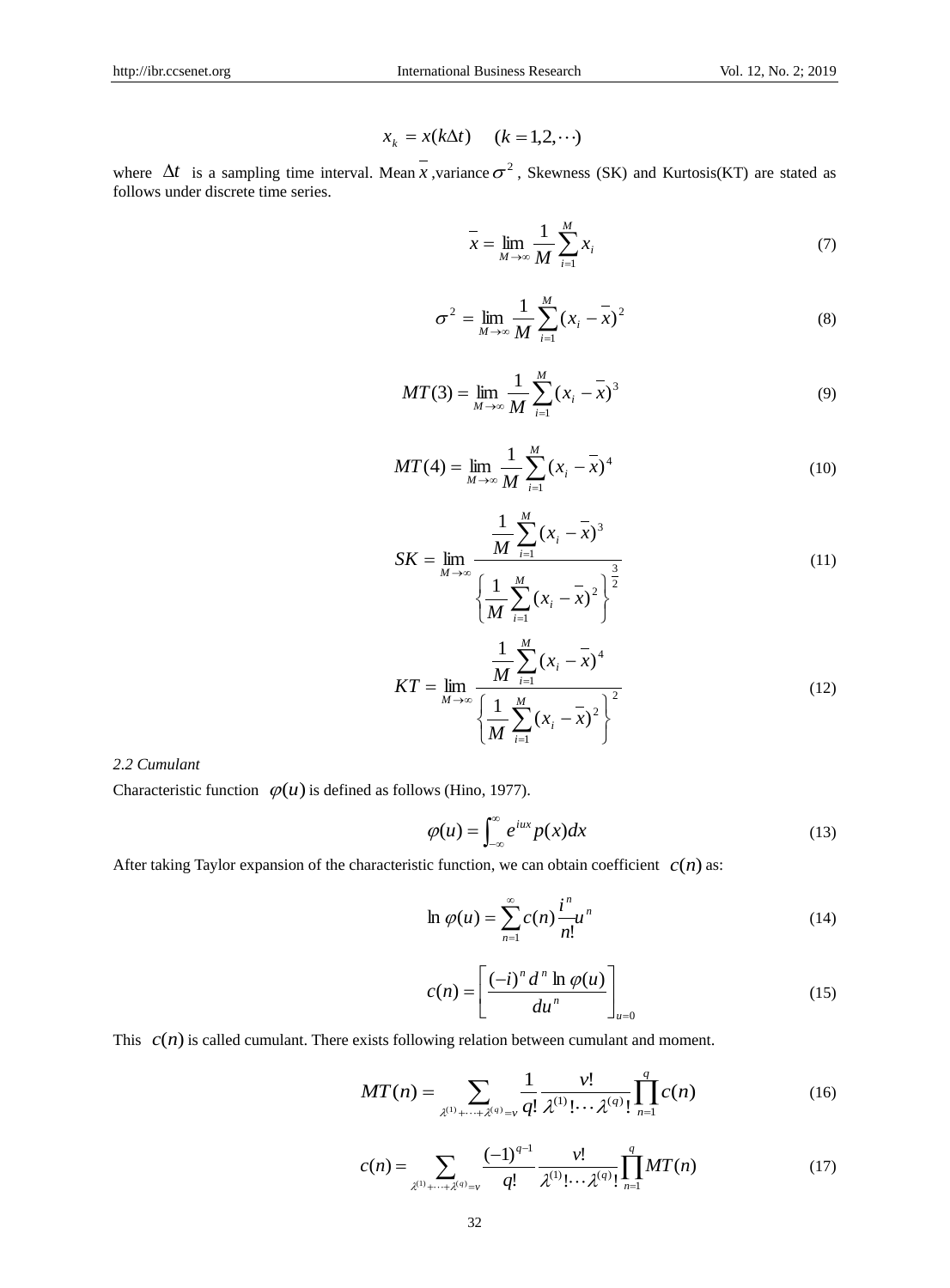When  $x = 0$ , Eq.(17) becomes as follows for n=1,2,3,4,6,8.

$$
c(1) = x = 0 \tag{18}
$$

$$
c(2) = \sigma^2 \tag{19}
$$

$$
c(3) = MT(3) \tag{20}
$$

$$
c(4) = MT(4) - 3\{MT(2)\}^2
$$
 (21)

$$
c(6) = MT(6) - 15MT(4)MT(2) - 10\{MT(3)\}^2 + 30\{MT(2)\}^3
$$
\n(22)

$$
c(8) = MT(8) - 28MT(6)MT(2) - 56MT(5)MT(3) - 35{MT(4)}2 + 420MT(4){MT(2)}2
$$

$$
+560\{MT(3)\}^{2}MT(2)-630\{MT(2)\}^{4}
$$
\n(23)

Where MT(6), MT(8) are  $6<sup>th</sup>$  moment,  $8<sup>th</sup>$  moment for each. It is well known that cumulant is 0 for the higher order cumulant more than 3 when the probability density function is a normal distribution.

*2.3 Bicoherence*

Bicoherence shows the relationship between two frequencies and is expressed as:

$$
Bic_{\mathbf{x}_{xx}}(f_1, f_2) = \frac{B_{\mathbf{x}_{xx}}(f_1, f_2)}{\sqrt{S_{\mathbf{x}_{xx}}(f_1) \cdot S_{\mathbf{x}_{xx}}(f_2) \cdot S_{\mathbf{x}_{xx}}(f_1 + f_2)}}
$$
(24)

Here

$$
B_{xxx}(f_1, f_2) = \frac{X_T(f_1) \cdot X_T(f_2) \cdot X^*T(f_1 + f_2)}{T^{\frac{3}{2}}}
$$
\n(25)

means Bispectrum and

$$
X_T(t) = \begin{cases} x(t) (0 < t < T) \\ 0 \quad (e \ l \ \mathfrak{z} \ e \end{cases}
$$

T: Basic Frequency Interval

$$
X_T(f) = \int_{-\infty}^{\infty} X_T(t)e^{-j2\pi ft}dt
$$
 (26)

$$
S_{xx}(f) = \frac{1}{T} X_T(f) X^* T(f)
$$
 (27)

Range of Bicoherence satisfies:

$$
0 < Bic_{\max}(f_1, f_2) < 1 \tag{28}
$$

## **3. Simplified Calculation Method of Kurtosis**

Assume that we get  $N$  amount of data and then newly get  $l$  amount of data. Let mean, variance,  $MT(3)$ ,  $MT(4)$ ,  $SK$ ,  $KT$  of  $1 \sim N$  data state as  $x_N \sim \sigma^2_N$ ,  $MT_N(3)$ ,  $MT_N(4)$ ,  $SK_N \sim KT_N$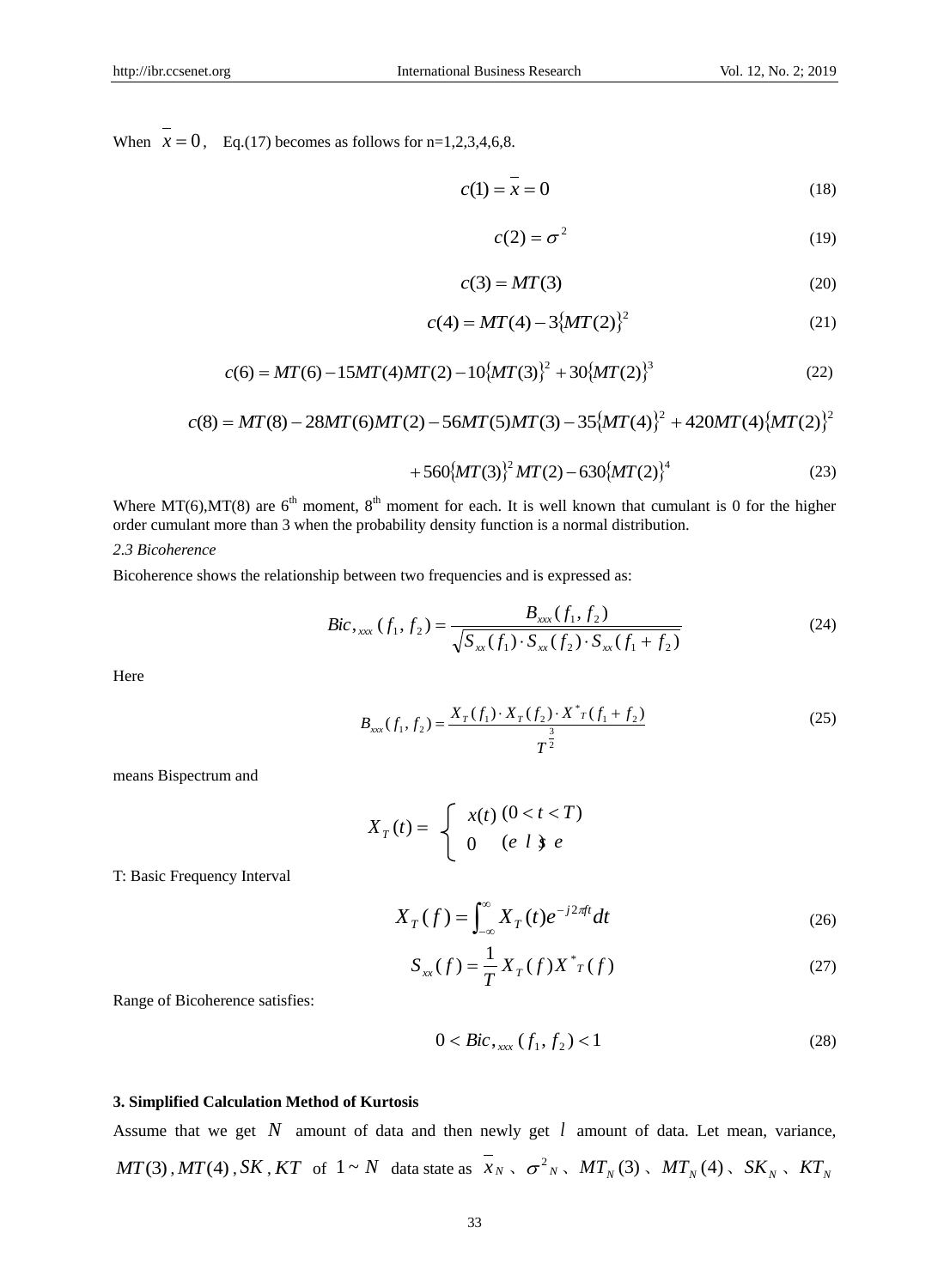for each. And as for  $N + 1 \sim N + l$  data, we state above items as

$$
x_{N/l}
$$
,  $\sigma^2_{N/l}$ ,  $MT_{N/l}(3)$ ,  $MT_{N/l}(4)$ ,  $SK_{N/l}$ ,  $KT_{N/l}$ 

For example,  $MT_N(4)$  and  $MT_{N/l}(4)$  are stated as follows.

$$
MT_{N}(4) = \frac{1}{N} \sum_{i=1}^{N} (x_{i} - \overline{x})^{4}
$$
 (29)

$$
MT_{N/l}(4) = \frac{1}{l} \sum_{i=N+1}^{N+l} (x_i - \overline{x})^4
$$
 (30)

When there arise failures on bearings or gears, peak values arise cyclically. In the early stage of the defect, this peak signal usually appears clearly. Generally, defects will injure other bearings or gears by contacting the covering surface as time passes. Assume that the peak signals of *S* times magnitude from the normal signals arise during *m* times measurement of samplings. As for determining sampling interval, the sampling theorem is well known (Tokumaru et al., 1982). But in this paper, we do not pay much attention on this point in order to focus on our proposal theme. Let  $\sigma^2_{N/l}$  and  $MT_{N/l}(4)$  of this case denote  $\sigma^2_{N/l}$ ,  $\overline{MT}_{N/l}(4)$ , then we get

$$
N/I \times I
$$

$$
\overline{\sigma}^{2}{}_{N/l} = \frac{1}{l} \sum_{i=N+1}^{N+l} (x_{i} - \overline{x})^{2}
$$
  

$$
\approx \frac{l - \frac{l}{m}}{l} \sigma^{2} + \frac{m}{l} S^{2} \sigma^{2}{}_{N}
$$
  

$$
= \sigma^{2}{}_{N} \left( 1 + \frac{S^{2} - 1}{m} \right)
$$
 (31)

$$
\overline{MT}_{N/l}(4) = \frac{1}{l} \sum_{i=N+1}^{N+l} (x_i - \overline{x})^4
$$
  

$$
\approx \frac{l - \frac{l}{m}}{l} MT_{N/l}(4) + \frac{m}{l} S^4 MT_{N/l}(4)
$$
  

$$
= \left(1 + \frac{S^4 - 1}{m}\right) MT_{N/l}(4)
$$
 (32)

We assume that time series are stationary as is stated at 2.1. Therefore, even if sample pass may differ, mean and variance is naturally supposed to be same when the signal is obtained from the same data occurrence point of the same machine.

We consider such case that the impact vibration occurs. Except for the impact vibration, other signals are assumed to be stationary and have the same means and variances. Under this assumption, we can derive the simplified calculation method for machine diagnosis which is a very practical one.

For these equations, we obtain  $KT_{N+l}$  as  $KT_{N+l}$  of the above case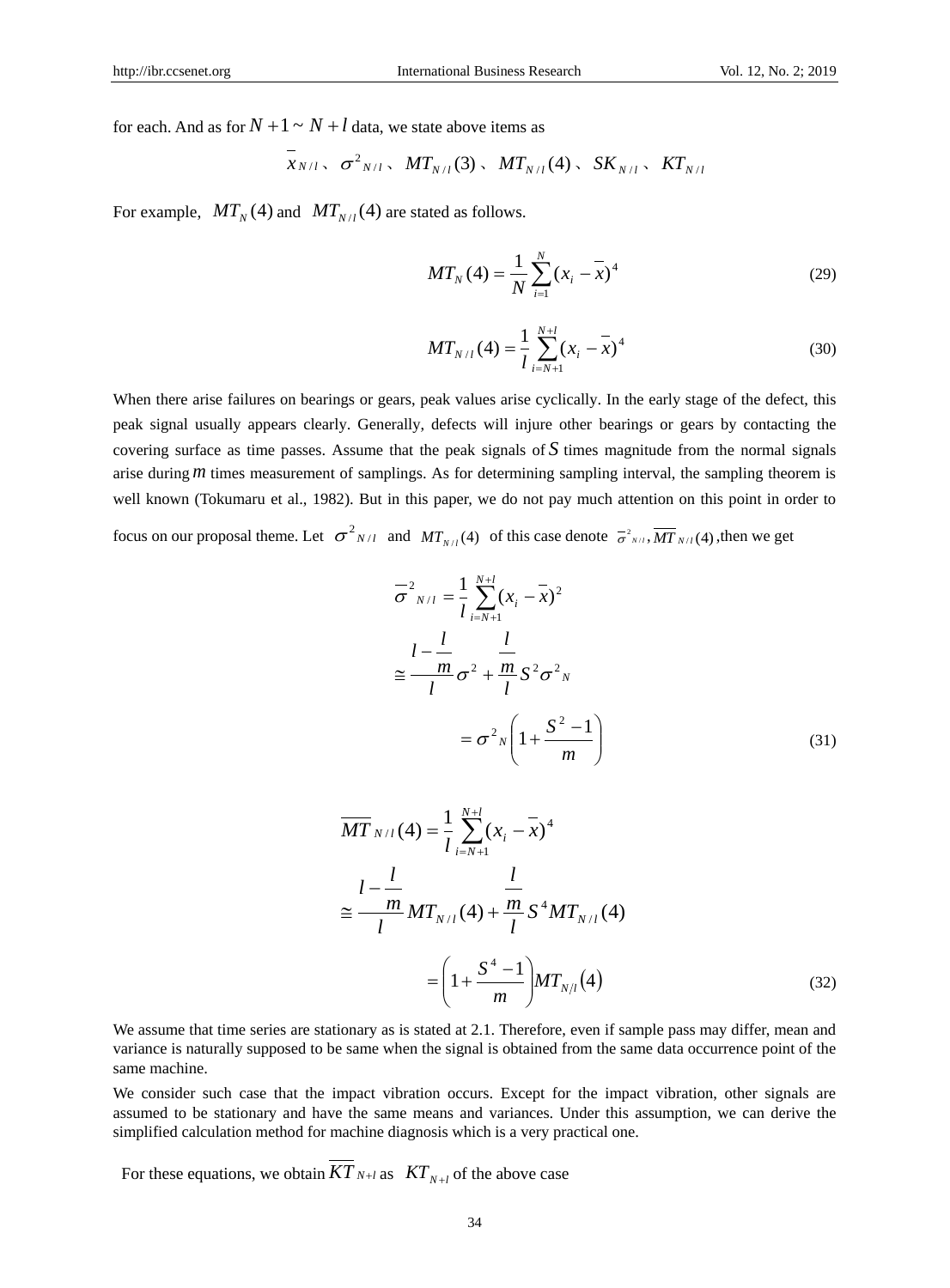$$
\overline{KT}_{N+l} \cong \frac{\frac{N}{N+l}MT_N(4) + \frac{l}{N+l} \left(1 + \frac{S^4 - 1}{m}\right) MT_N(4)}{\left\{\frac{N}{N+l} \sigma^2 N + \frac{l}{N+l} \sigma^2 N \left(1 + \frac{S^2 - 1}{m}\right)\right\}^2}
$$
\n
$$
= KT_N \frac{\left(1 + \frac{l}{N+l} \frac{S^4 - 1}{m}\right)}{\left(1 + \frac{l}{N+l} \frac{S^2 - 1}{m}\right)^2}
$$
\n(33)

While  $KT_N = 3.0$  under normal condition. n.b.

Under the following Normal distribution,

$$
\phi(x) = \frac{1}{\sqrt{2\pi}\sigma} e^{-\frac{1}{2}\left(\frac{x-\overline{x}}{\sigma}\right)^2}
$$
(34)

Its moment is described as follows which is well known (Hino, 1977).

$$
MT(2n-1) = 0
$$
  
 
$$
MT(2n) = \prod_{k=1}^{n} (2k-1)\sigma^{2n}
$$
 (35)

## **4. Simplified Absolute Index of the Higher Order Cumulant**

# *4.1 Absolute Index of Higher Order Cumulant*

Under the normal distribution, the higher order cumulants more than  $3<sup>rd</sup>$  order are 0. If the system is under the normal condition, we may suppose  $p(x)$  becomes a normal distribution function. The normalized cumulant CT is as follows which is the same form of Skewness and Kurtosis at 3.

As

$$
KT_{N} = \frac{MT_{N}(4)}{\sigma_{N}^{4}}
$$

$$
\overline{KT}_{N+l} = \frac{\overline{MT}_{N+l}(4)}{\overline{\sigma}_{N+l}^{4}}
$$

in the same way, we obtain

$$
CT_N(n) = \frac{C_N(n)}{\sigma_N^n}
$$
\n(36)

$$
\overline{CT}_{N+l}(n) = \sum_{\lambda^{(1)}+\cdots+\lambda^{(q)}=v} \frac{(-1)^{q-1}}{q!} \frac{\nu!}{\lambda^{(1)}!\cdots\lambda^{(q)}!} \prod_{n=1}^q \overline{MT}_{N+l}(n) \frac{1}{\overline{\sigma}_{N+l}}.
$$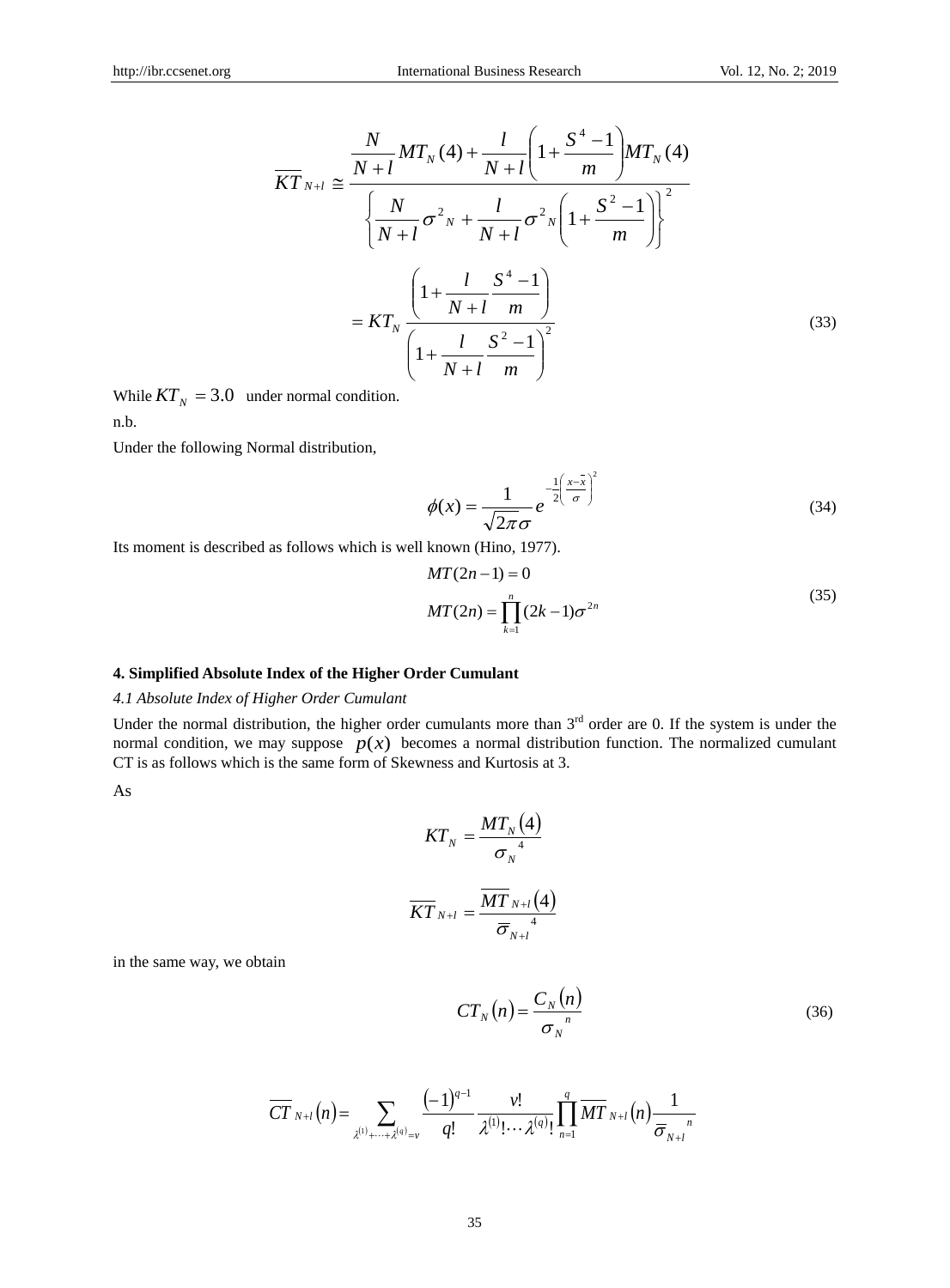$\overline{1}$ 

$$
\cong \sum_{\lambda^{(1)}+\cdots+\lambda^{(q)}=v} \frac{(-1)^{q-1}}{q!} \frac{\nu!}{\lambda^{(1)}!\cdots\lambda^{(q)}} \prod_{n=1}^{q} \frac{1+\frac{l}{N+l}\frac{S^n-1}{m}}{\left(1+\frac{l}{N+l}\frac{S^2-1}{m}\right)^{\frac{n}{2}}} \prod_{i=1}^{n} (2i-1) \tag{37}
$$

Therefore, the simplified absolute index of the higher order cumulant is described as follows.

$$
\overline{Z}_{N+l}(n) = \frac{1}{1 + \overline{c}_{N+l}(n)}
$$
\n
$$
= \frac{1}{1 + \sum_{\chi^{(1)} + \dots + \chi^{(q)} = \nu} \frac{(-1)^{q-1}}{q!} \frac{\nu!}{\chi^{(1)}! \cdots \chi^{(q)}!} \prod_{n=1}^{q} \overline{MT}(n)}
$$
\n
$$
\approx \frac{1}{1 + \sum_{\chi^{(1)} + \dots + \chi^{(q)} = \nu} \frac{(-1)^{q-1}}{q!} \frac{\nu!}{\chi^{(1)}! \cdots \chi^{(q)}!} \prod_{n=1}^{q} \frac{1 + \frac{l}{N+l} \frac{S^n - 1}{m}}{\left(1 + \frac{l}{N+l} \frac{S^2 - 1}{m}\right)^{\frac{n}{2}}} \prod_{i=1}^{n} (2i - 1)^{\sigma^n}}
$$
\n(38)

This is the absolute deterioration factor of which range is 1 to 0.

#### *4.2 Simplified Calculation Method for the Higher Order Cumulant*

3rd order cumulant is 3rd order moment itself as is expressed in Eq.(20). Therefore, we can obtain the following equations. When the peak signals arise, we denote  $c_{N+l}(3)$  to be  $\overline{c}_{N+l}(3)$  as before for  $N+l$  data.

$$
\overline{c}_{N+l}(3) = \overline{MT}_{N+l}(3)
$$
\n
$$
\approx \frac{1}{N+l}MT_N(3) + \frac{l}{N+l}\left(1 + \frac{S^3 - 1}{m}\right)MT_N(3)
$$
\n
$$
= \left(1 + \frac{l}{N+l} \frac{S^3 - 1}{m}\right)MT_N(3) \tag{39}
$$

Under the normal condition or the probability density function has the symmetric form for right and left even if impact vibration occurs,  $MT_N(3)$  is 0. Therefore  $\bar{c}_{N+1}(3)$  is also 0. We can obtain the following 4th cumulant from Eq.(21).

$$
\overline{c}_{n+l}(4) = \overline{MT}_{N+l}(4) - 3\overline{MT}_{N+l}(2)^{2}
$$
\n
$$
\approx \left(1 + \frac{l}{N+l} \frac{S^{4} - 1}{m}\right) MT_{N}(4) - 3\left(1 + \frac{l}{N+l} \frac{S^{2} - 1}{m}\right)^{2} \sigma^{4} N \qquad (40)
$$

Under the normal condition, the following equation is derived because  $MT_N(4) \cong 3\sigma^4{}_N$  by Eq.(35).

$$
\overline{c}_{N+l}(4) \cong 3 \cdot \frac{l}{N+l} \left(1 - \frac{l}{N+l} \cdot \frac{1}{m}\right) \frac{(S+1)^2 (S-1)^2}{m} \sigma^4_{N} \tag{41}
$$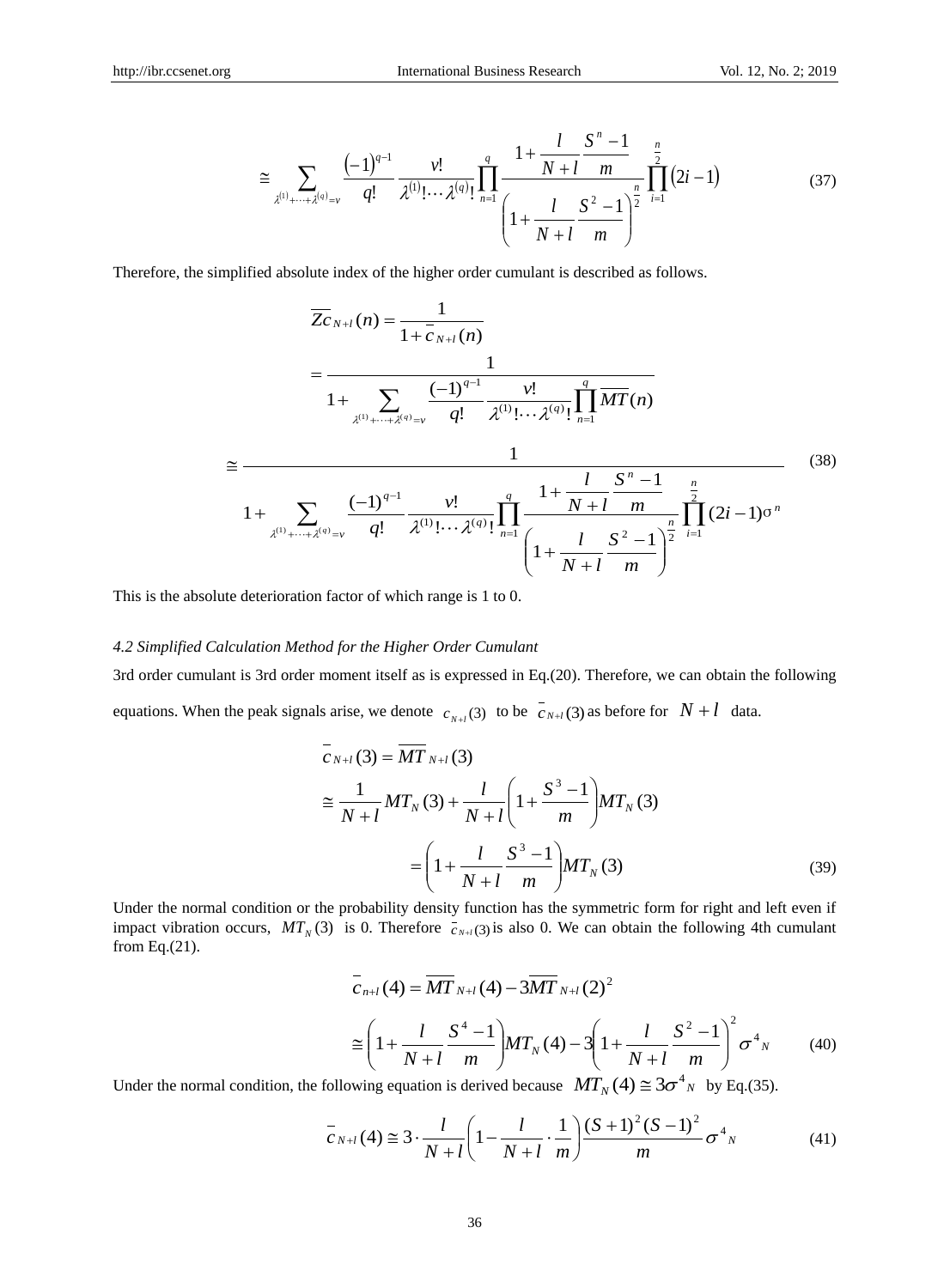Under the normal condition, data can be normalized to be  $\bar{x} = 0$ ,  $\sigma^2 = 1$  without loss of generality (Tokumaru et al., 1982). Hence, we calculate using the following equation hereafter.

$$
\overline{c}_{N+l}(4) \cong 3 \cdot \frac{l}{N+l} \left(1 - \frac{l}{N+l} \cdot \frac{1}{m}\right) \frac{(S+1)^2 (S-1)^2}{m}
$$
(42)

In the same way, 6th cumulant and 8th cumulant are described as follows from  $Eq(22),(23)$ .

$$
\overline{c}_{N+l}(6) \cong 15 \cdot \frac{l}{N+l} \frac{1}{m} \left\{ 1 + \frac{l}{N+l} \cdot \frac{1}{m} \left( -3 + 2 \cdot \frac{l}{N+l} \frac{1}{m} \right) \right\} (S^2 - 1)^3 \tag{43}
$$

$$
\overline{c}_{N+l}(8) \cong 105 \cdot \frac{l}{N+l} \frac{1}{m} \left[ 1 - \frac{l}{N+l} \frac{1}{m} \left\{ 7 - 6 \cdot \frac{l}{N+l} \frac{1}{m} \left( 2 - \frac{l}{N+l} \frac{1}{m} \right) \right\} \right] \left( S^2 - 1 \right)^4
$$
\n(44)

#### **5. Numerical Examples**

If the system is under the normal condition, we may suppose  $p(x)$  becomes a normal distribution function. Under the assumption of 3., let  $m = 9,12,16$ , considering the cases  $S = 2,3,\dots,6$  for 3., and setting 10  $l = \frac{N}{10}$ , we

obtain Table 1 from the calculation of  $Z_{CN+1}(n)$ . Here, *m* is the number of rolling elements.

| Table 1. Transition of $\overline{Z}_{N+l}(n)$ $(l = \frac{N}{10})$ |  |
|---------------------------------------------------------------------|--|
|                                                                     |  |

| 0.05471<br>0.02649 |
|--------------------|
| 0.00049<br>0.00016 |
|                    |

|       | S=1 |         |                     |         |         |         |
|-------|-----|---------|---------------------|---------|---------|---------|
| $n=4$ |     | 0.83126 | 0.40925<br>$\Omega$ | 0.16461 | 0.07147 | 0.03493 |
| $n=6$ |     | 0.25007 | 0.01728             | 0.00266 | 0.00065 | 0.00021 |

 $\m{m=}16$ 

|                 | $\sim$<br>- 4<br>--<br>0-1 |         |                    |                 |         |         |
|-----------------|----------------------------|---------|--------------------|-----------------|---------|---------|
| $n - \Delta$    |                            | 0.86765 | 47968              | 20775<br>$\sim$ | 0.09292 | 0.04595 |
| $n - n$<br>11–U |                            | .30657  | በ በንን7Ջ<br>J.72210 | 0.00352         | 0.00086 | 0.00028 |

Next, setting  $N \rightarrow 0$ ,  $l \rightarrow N$ , we obtain Table 2. Table 2. Transition of  $Z_{CN+1}(n)$  ( $N = \varepsilon(\varepsilon \to 0)$ ,  $l = N$ )

|--|

|         | ~–<br>ບ−⊥ |                      |        |         |         |         |
|---------|-----------|----------------------|--------|---------|---------|---------|
| $n = 4$ |           | 27272<br>$1 - 1 - 1$ | .05009 | 0.01478 | 0.00583 | 0.00275 |
| $n=6$   |           | $\Omega$             | 00169  | 0.00026 | 00006   | 0.00002 |

 $\m{cm} = 12$ 

|       | . —<br>0-1 |         |         |         |         |         |
|-------|------------|---------|---------|---------|---------|---------|
| $n=4$ |            | 0.32653 | 0.06383 | 0.01903 | 0.00752 | 0.00355 |
| n=6   |            | 03767   | 0.00204 | .0003   | 0.00008 | 0.00002 |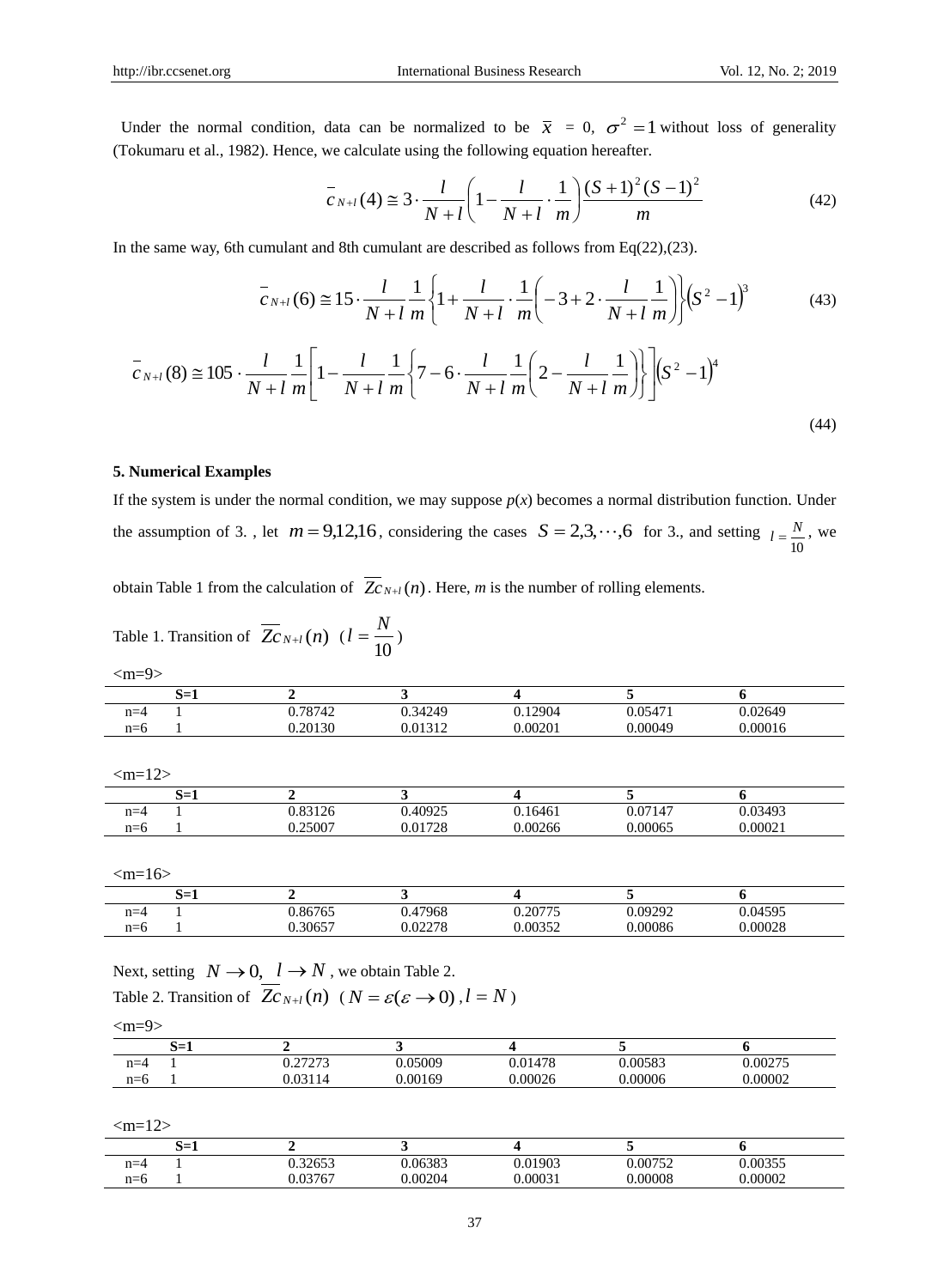|       | - 4<br>--<br>0-l |         |         |        |        |        |
|-------|------------------|---------|---------|--------|--------|--------|
| $n=4$ |                  | 0.38729 | 1.08163 | 02466  | .00998 | .00462 |
| $n=6$ |                  | 04595   | 00253.  | .00039 | .00009 | .00003 |

As the value at  $n=6$  is already so small, we have skipped the calculation at  $n=8$ . It does not affect the consideration of the result.

As S grows large, the value decreases rapidly. As m increases, the value increases slightly.

As for higher order cumuulants cases such as  $n=6$ , sensitivity grow much better. But calculation becomes more complicated as *n* grows large.

Each corresponding case of Table 2 shows much more proceeded value in deterioration than those of Table 1. It is because each case of Table 2 is occupied only by the data under irregular condition.

Subsequently, we examine Bicoherence. We made experiment in the past (Takeyasu,1987,1989).

Summary of the experiment is as follows. Pitching defects are pressed on the gears of small testing machine.

Small defect condition: Pitching defects pressed on 1/3 gears of the total gear.

Middle defect condition: Pitching defects pressed on 2/3 gears of the total gear.

Big defect condition: Pitching defects pressed on whole gears of the total gear.

We examined several cases for the  $f_1$ ,  $f_2$  in Eq.(24). We got the best-fit result in the following case.

1 *f* : peak frequency of power spectrum  $f_2$ : 2 $f_1$ 

We obtained the following Bicoherence values in this case (Table 3).

Table 3. Transition of Bicoherence value

| Condition     | <b>Bicoherence</b> |
|---------------|--------------------|
| Normal        | 0.99               |
| Small defect  | 0.38               |
| Middle defect | 0.09               |
| Big defect    | 0.02               |

Thus, Bicoherence proved to be a very sensitive good index. Bicoherence is an absolute index of which range is 1 to 0.

Therefore it can be said that it is a universal index.

In those experiment, small defect condition is generally assumed to be *S*=2 and big defect condition is generally assumed to be *S*=6 (Maekawa,K. et al. 1997). Therefore, approximate comparison may be achieved, though the condition does not necessarily coincide.

In the case of  $n = 4$  in Table 2, the value is 0.273 at small defect condition and 0.015 at middle defect condition and 0.003 at big defect condition which show more sensitive behavior than Bicoherence. In the case of  $n=6$ , the value decreases so heavily. Similar things can be said for m=12 and m=16. It could be said that the case  $n=4$  would be sensitive enough for the practical use. Therefore, the case  $n=4$  would be recommended in this new method. This calculation method is simple enough to be executed even on a pocketsize calculator. Compared with Bicoherence which has to be calculated by Eq.(24) $\sim$ (27), the proposed method is by far a simple one and easy to handle on the field defection.

#### **6. Remarks**

The steps for the failure detection by this method are as follows.

- 1. Prepare standard *Zc* Table for each normal or abnormal level
- 2. Measure peak values by signal data and compare the peak ratio $(S)$  to the normal data
- 3. Calculate *Zc*